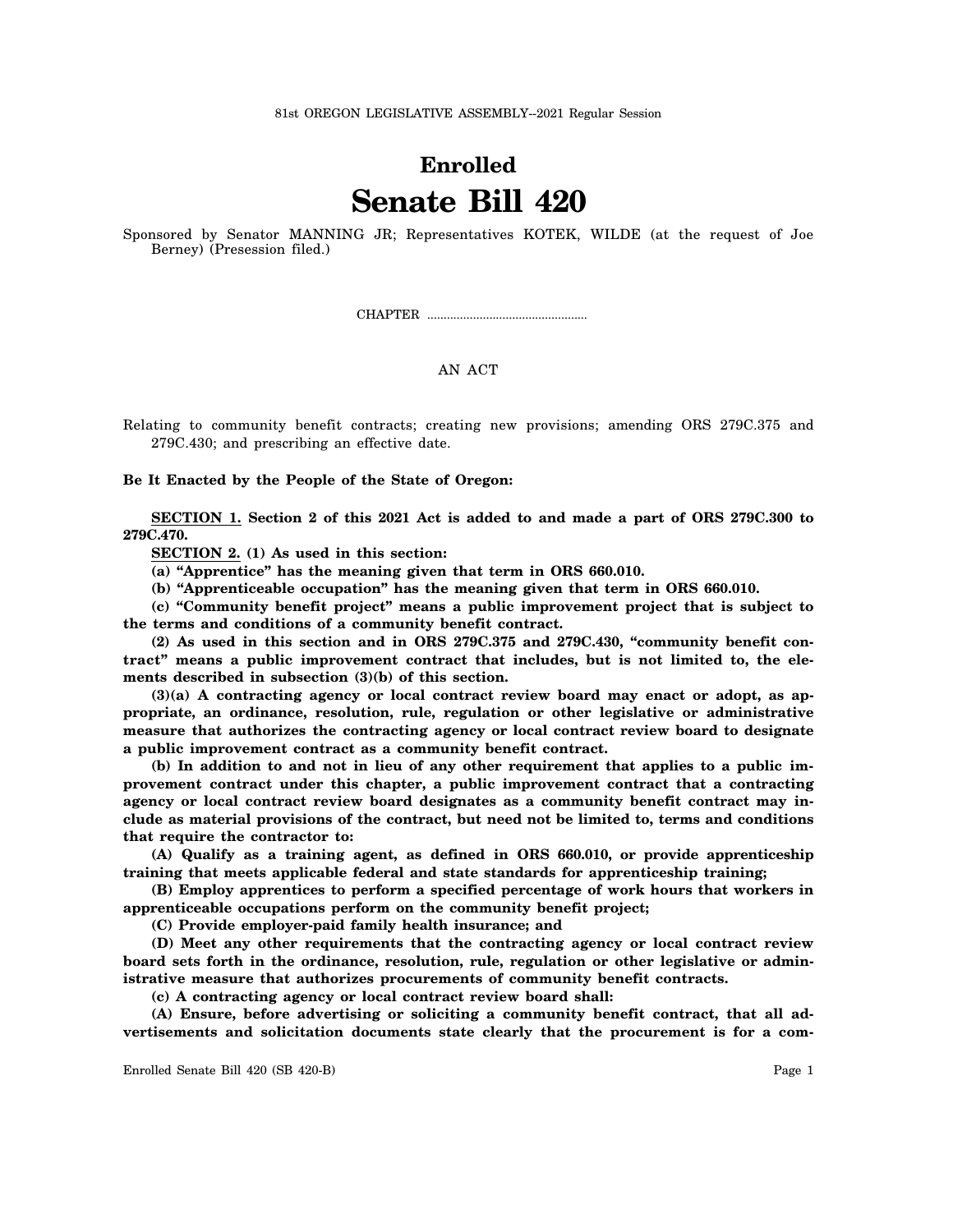**munity benefit contract and identify conspicuously all of the provisions to which a contractor will be subject, including the percentage of work hours for which the contractor must employ apprentices and the standards that will apply to the health plan the contractor must provide; and**

**(B) Require, before accepting and evaluating bids or proposals for a community benefit contract, that each bidder or proposer include with the bid or proposal a signed statement that acknowledges that the bidder or proposer understands and agrees to be bound by the requirements that apply to the community benefit contract.**

**(4) Except as otherwise provided in this section, a solicitation and award of a community benefit contract is subject to all applicable provisions of the Public Contracting Code.**

**SECTION 3.** ORS 279C.375 is amended to read:

279C.375. (1) After a contracting agency has opened bids and determined that the contracting agency will award a public improvement contract, the contracting agency shall award the contract to the lowest responsible bidder.

(2) At least seven days before awarding a public improvement contract, unless the contracting agency determines that seven days is impractical under rules adopted under ORS 279A.065, the contracting agency shall issue to each bidder or post, electronically or otherwise, a notice of the contracting agency's intent to award a contract. This subsection does not apply to a contract to which competitive bidding does not apply under ORS 279C.335 (1)(c) or (d). The notice and the manner in which the notice is posted or issued must conform to rules adopted under ORS 279A.065.

(3) In determining the lowest responsible bidder, a contracting agency shall do all of the following:

(a) Check the list created by the Construction Contractors Board under ORS 701.227 for bidders who are not qualified to hold a public improvement contract.

(b) Determine whether the bidder is responsible. A responsible bidder must demonstrate to the contracting agency that the bidder:

(A) Has available the appropriate financial, material, equipment, facility and personnel resources and expertise, or has the ability to obtain the resources and expertise, necessary to meet all contractual responsibilities.

(B) Holds current licenses that businesses or service professionals operating in this state must hold in order to undertake or perform the work specified in the contract.

(C) Is covered by liability insurance and other insurance in amounts the contracting agency requires in the solicitation documents.

(D) Qualifies as a carrier-insured employer or a self-insured employer under ORS 656.407 or has elected coverage under ORS 656.128.

(E) Has made the disclosure required under ORS 279C.370.

(F) Completed previous contracts of a similar nature with a satisfactory record of performance. For purposes of this subparagraph, a satisfactory record of performance means that to the extent that the costs associated with and time available to perform a previous contract remained within the bidder's control, the bidder stayed within the time and budget allotted for the procurement and otherwise performed the contract in a satisfactory manner. The contracting agency shall document the bidder's record of performance if the contracting agency finds under this subparagraph that the bidder is not responsible.

(G) Has a satisfactory record of integrity. The contracting agency in evaluating the bidder's record of integrity may consider, among other things, whether the bidder has previous criminal convictions for offenses related to obtaining or attempting to obtain a contract or subcontract or in connection with the bidder's performance of a contract or subcontract. The contracting agency shall document the bidder's record of integrity if the contracting agency finds under this subparagraph that the bidder is not responsible.

(H) Is legally qualified to contract with the contracting agency.

(I) Possesses an unexpired certificate that the Oregon Department of Administrative Services issued under ORS 279A.167, if the bidder employs 50 or more full-time workers and submitted a bid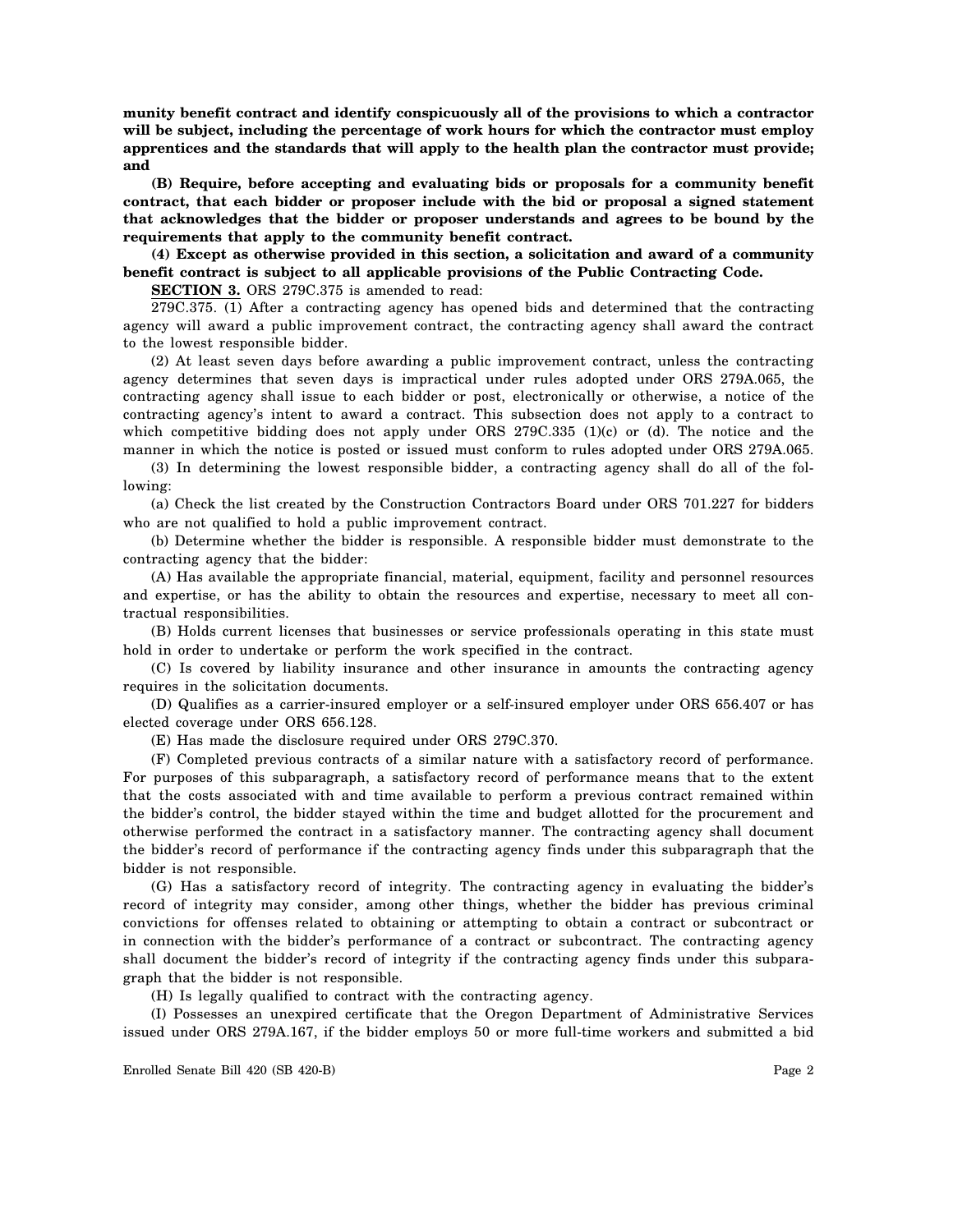for a procurement with an estimated contract price that exceeds \$500,000 in response to an advertisement or solicitation from a state contracting agency.

**(J) Has agreed in the bid or proposal to be bound by the terms and conditions of a community benefit contract, if the public improvement contract is a community benefit contract.**

[*(J)*] **(K)** Supplied all necessary information in connection with the inquiry concerning responsibility. If a bidder fails to promptly supply information concerning responsibility that the contracting agency requests, the contracting agency shall determine the bidder's responsibility based on available information, or may find that the bidder is not responsible.

(c) Document the contracting agency's compliance with the requirements of paragraphs (a) and (b) of this subsection in substantially the following form: \_\_\_\_\_\_\_\_\_\_\_\_\_\_\_\_\_\_\_\_\_\_\_\_\_\_\_\_\_\_\_\_\_\_\_\_\_\_\_\_\_\_\_\_\_\_\_\_\_\_\_\_\_\_\_\_\_\_\_\_\_\_\_\_\_\_\_\_\_\_\_\_\_\_\_\_\_\_\_\_\_\_\_\_\_\_\_

## RESPONSIBILITY DETERMINATION FORM

Project Name: Bid Number: Business Entity Name: CCB License Number: Form Submitted By (Contracting Agency):

Form Submitted By (Contracting Agency Representative's Name):

| Title: |  |
|--------|--|
| Date:  |  |

(The contracting agency must submit this form with attachments, if any, to the Construction Contractors Board within 30 days after the date of contract award.)

The contracting agency has (check all of the following):

- [ ] Checked the list created by the Construction Contractors Board under ORS 701.227 for bidders who are not qualified to hold a public improvement contract.
- [ ] Determined whether the bidder has met the standards of responsibility. In so doing, the contracting agency has found that the bidder demonstrated that the bidder:
	- [ ] Has available the appropriate financial, material, equipment, facility and personnel resources and expertise, or the ability to obtain the resources and expertise, necessary to meet all contractual responsibilities.
	- [ ] Holds current licenses that businesses or service professionals operating in this state must hold in order to undertake or perform the work specified in the contract.
	- [ ] Is covered by liability insurance and other insurance in amounts required in the solicitation documents.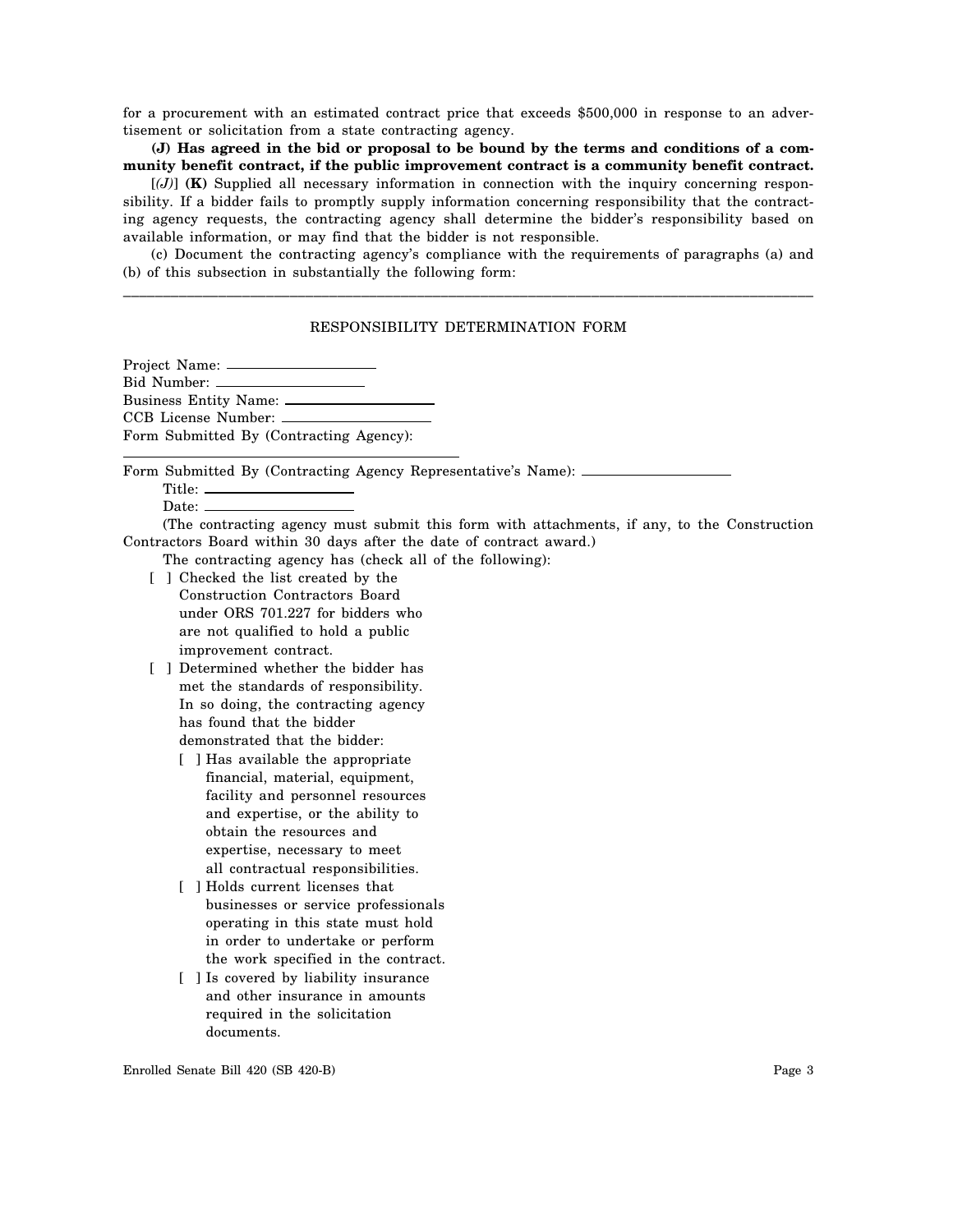- [ ] Qualifies as a carrier-insured employer or a self-insured employer under ORS 656.407 or has elected coverage under ORS 656.128.
- [ ] Has disclosed the bidder's firsttier subcontractors in accordance with ORS 279C.370.
- [ ] Has a satisfactory record of performance.
- [ ] Has a satisfactory record of integrity.
- [ ] Is legally qualified to contract with the contracting agency.
- [ ] Possesses a certificate that the Oregon Department of Administrative Services issued under ORS 279A.167.
- [ ] **Agrees to be bound by the terms and conditions of a community benefit contract if the public contract is a community benefit contract.**
- [ ] Has supplied all necessary information in connection with the inquiry concerning responsibility.
- [ ] Determined the bidder to be (check one of the following):
	- [ ] Responsible under ORS 279C.375 (3)(a) and (b).
	- [ ] Not responsible under ORS 279C.375 (3)(a) and (b).

(Attach documentation if the contracting agency finds the bidder not to be responsible.)

(d) Submit the form described in paragraph (c) of this subsection, with any attachments, to the Construction Contractors Board within 30 days after the date the contracting agency awards the contract.

\_\_\_\_\_\_\_\_\_\_\_\_\_\_\_\_\_\_\_\_\_\_\_\_\_\_\_\_\_\_\_\_\_\_\_\_\_\_\_\_\_\_\_\_\_\_\_\_\_\_\_\_\_\_\_\_\_\_\_\_\_\_\_\_\_\_\_\_\_\_\_\_\_\_\_\_\_\_\_\_\_\_\_\_\_\_\_

(4) The successful bidder shall:

(a) Promptly execute a formal contract; and

(b) Execute and deliver to the contracting agency a performance bond and a payment bond when required under ORS 279C.380.

(5) Based on competitive bids, a contracting agency may award a public improvement contract or may award multiple public improvement contracts when specified in the invitation to bid.

(6) A contracting agency may not exclude a commercial contractor from competing for a public contract on the basis that the license issued by the Construction Contractors Board is endorsed as a level 1 or level 2 license. As used in this section, "commercial contractor" has the meaning given that term in ORS 701.005.

**SECTION 4.** ORS 279C.430 is amended to read:

279C.430. (1) A contracting agency **or, if appropriate, a local contract review board,** may adopt a rule, resolution, ordinance or other regulation [*requiring mandatory prequalification for all persons desiring to bid for public improvement contracts that are to be let by the agency*] **that permits**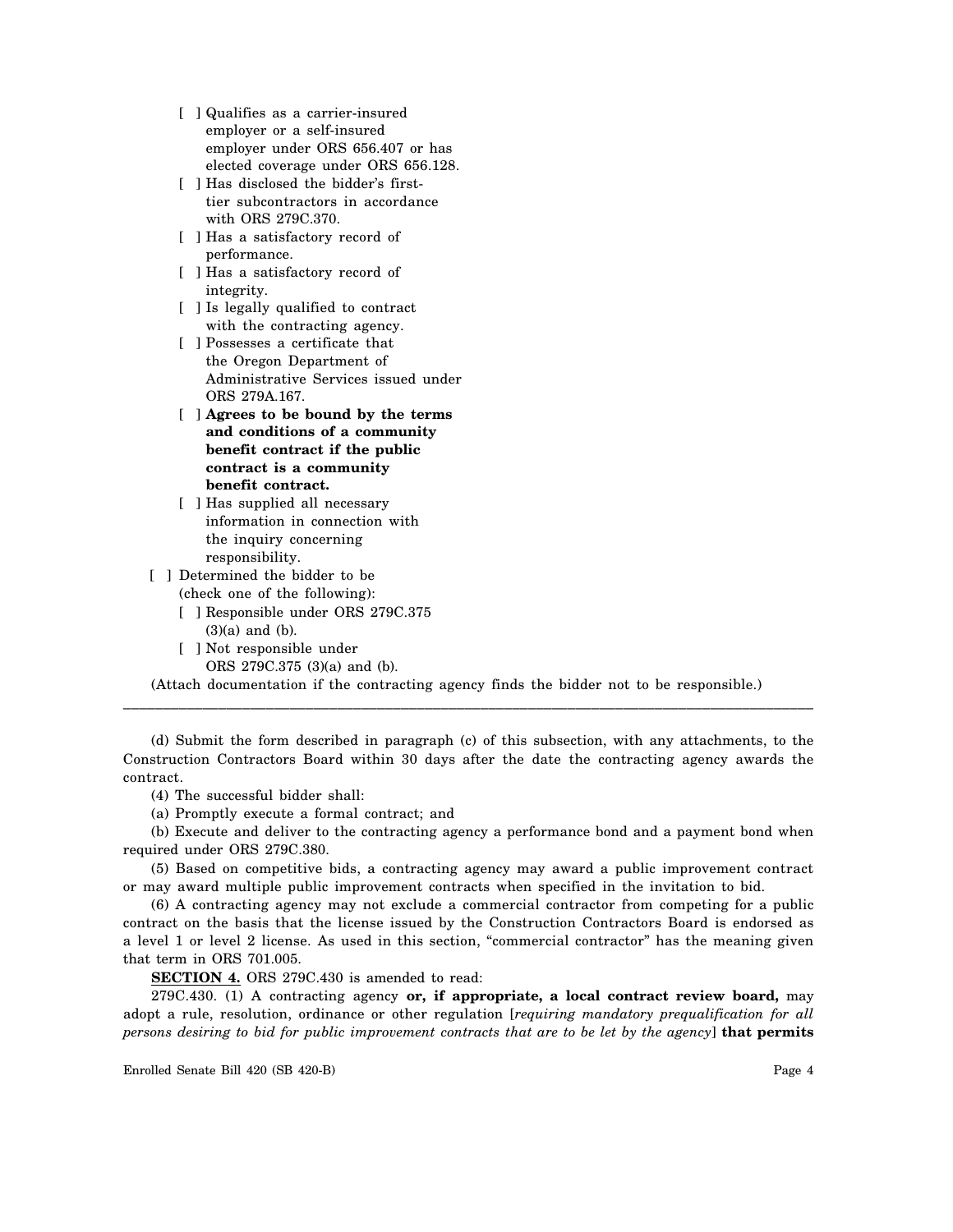**or requires a prospective bidder or proposer to prequalify for public improvement contracts, including community benefit contracts, for which the contracting agency intends to conduct a procurement**. The rule, resolution, ordinance or other regulation authorized by this section must include the time for submitting prequalification applications and a general description of the type and nature of the contracts [*that may be let*] **for which the contracting agency intends to conduct a procurement**. The prequalification application must be in writing on a standard form prescribed under the authority of ORS 279A.050.

(2) [*When*] **If** a contracting agency **or local contract review board** permits or requires prequalification of bidders, a person who wishes to prequalify shall submit a prequalification application to the contracting agency on a standard form prescribed under subsection (1) of this section. Within 30 days after [*receipt of*] **receiving** a prequalification application, the contracting agency shall investigate the applicant as necessary to determine if the applicant is qualified. The determination [*shall*] **must** be made in less than 30 days, if practicable, if the applicant requests an early decision to allow the applicant as much time as possible to prepare a bid on a contract that [*has been*] **the contracting agency** advertised. In making [*its*] **the** determination, the contracting agency shall consider only the applicable standards of responsibility listed in ORS 279C.375 (3)(b). The agency shall promptly notify the applicant whether or not the applicant is qualified.

(3) If the contracting agency finds that the applicant is qualified, the notice must state the nature and type of contracts [*that the person is qualified to bid on*] **for which the prospective contractor may submit a bid or proposal** and the period of time for which the qualification is valid under the contracting agency's rule, resolution, ordinance or other regulation. If the contracting agency finds the applicant is not qualified as to any contracts covered by the rule, resolution, ordinance or other regulation, the notice must specify the reasons found under ORS 279C.375 (3)(b) for not prequalifying the applicant and inform the applicant of the right to a hearing under ORS 279C.445 and 279C.450.

(4) If a contracting agency has reasonable cause to believe that [*there has been*] a substantial change **has taken place** in the conditions of a prequalified person and that **because of the substantial change** the person is no longer qualified or is less qualified, the agency may revoke or may revise and reissue the prequalification after reasonable notice to the prequalified person. The notice shall state the reasons found under ORS 279C.375 (3)(b) for revocation or revision of the prequalification of the person and inform the person of the right to a hearing under ORS 279C.445 and 279C.450. A revocation or revision does not apply to any public improvement contract for which publication of an advertisement, in accordance with ORS 279C.360, commenced before the date the notice of revocation or revision was received by the prequalified person.

**SECTION 5. Section 2 of this 2021 Act and the amendments to ORS 279C.375 and 279C.430 by sections 3 and 4 of this 2021 Act apply to procurements that a contracting agency or local contract review board advertises or otherwise solicits, or if the contracting agency or local contract review board does not solicit the procurement, to public contracts into which the contracting agency or local contract review board enters on or after the operative date specified in section 6 of this 2021 Act.**

**SECTION 6. (1) Section 2 of this 2021 Act and the amendments to ORS 279C.375 and 279C.430 by sections 3 and 4 of this 2021 Act become operative on January 1, 2022.**

**(2) A contracting agency or local contract review board may enact or adopt, as appropriate, an ordinance, resolution, rule, regulation or other legislative or administrative measure before the operative date specified in subsection (1) of this section that is necessary to enable the contracting agency or local contract review board, on and after the operative date specified in subsection (1) of this section, to undertake or exercise all of the duties, functions and powers conferred on the contracting agency or local contract review board by section 2 of this 2021 Act and the amendments to ORS 279C.375 and 279C.430 by sections 3 and 4 of this 2021 Act.**

**SECTION 7. This 2021 Act takes effect on the 91st day after the date on which the 2021 regular session of the Eighty-first Legislative Assembly adjourns sine die.**